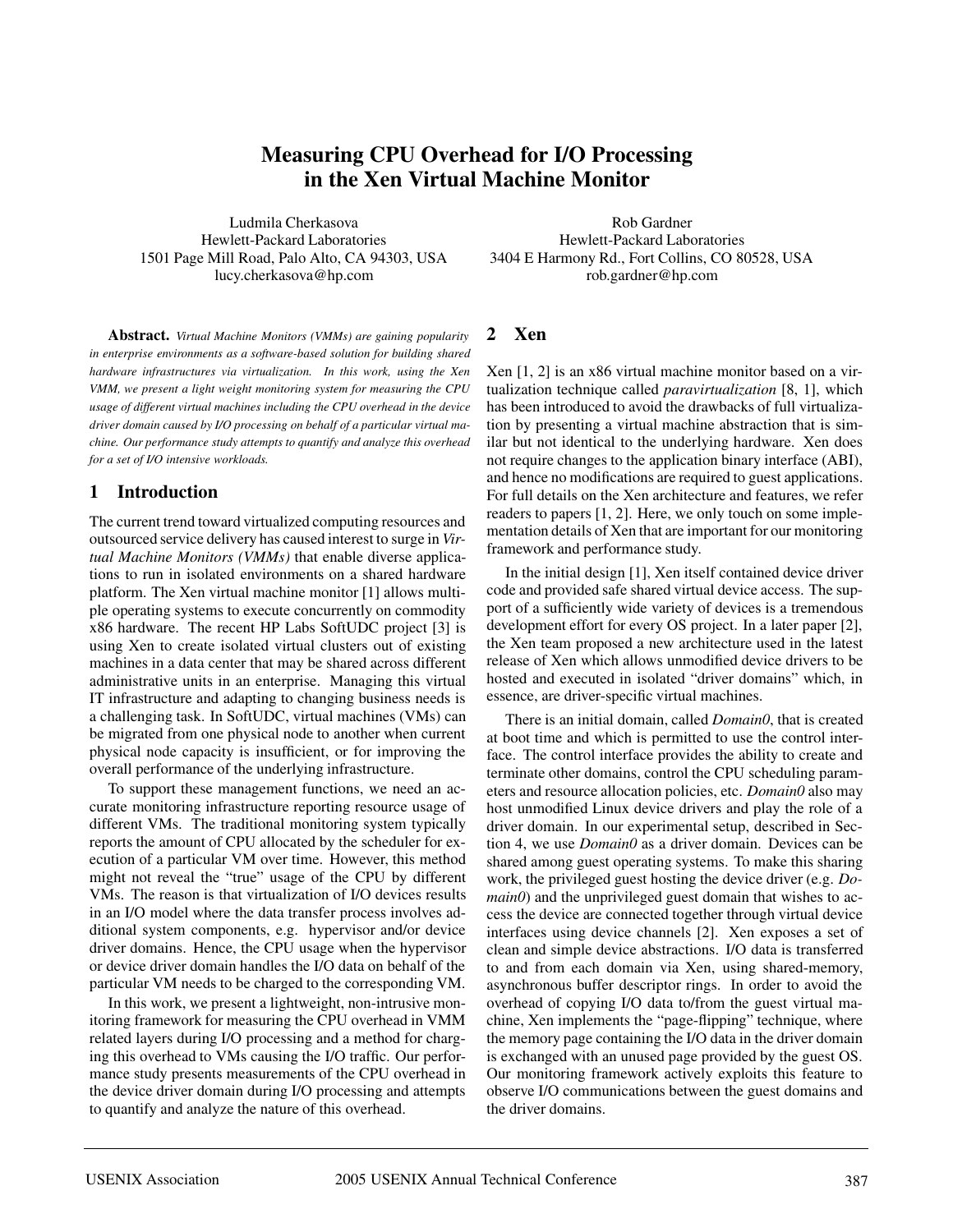#### **3 Monitoring Framework**

To implement a monitoring system that accounts for CPU usage by different guest VMs, we instrumented activity in the hypervisor CPU scheduler.

Let  $Dom_0, Dom_1, ..., Dom_k$  be virtual machines that share the host node, where  $Dom_0$  is a privileged management domain (*Domain0*) that hosts the device drivers. Let  $Dom_{idle}$  denote a special idle domain that "executes" on the CPU when there are no other runnable domains (i.e. there is no virtual machine that is not-blocked and not-idle).  $Dom_{idle}$ is the analog to the "idle-loop" executed by an OS when there are no other runnable processes.

At any point of time, guest domain  $Dom<sub>i</sub>$  can be in one of the following three states:

- *execution state*: domain  $Dom<sub>i</sub>$  is currently using CPU;
- *runnable state*: domain  $Dom<sub>i</sub>$  is not currently using CPU but is on the run queue and waiting to be scheduled for execution on the CPU;
- $\bullet$  *blocked state*: domain  $Dom_i$  is blocked and is not on the run queue (once unblocked it is put back on the queue).

For each domain  $Dom_i$ , we collect a sequence of data describing the timing of domain state changes. Using this data, it is relatively straightforward to compute the share of CPU which was allocated to  $Dom<sub>i</sub>$  over time.

As was mentioned in Section 2, in order to avoid the overhead of copying I/O data to/from the guest virtual machine Xen implements the "page-flipping" technique, where the memory page containing the I/O data is exchanged with an unused page provided by the guest OS. Thus, in order to account for different I/O related activities in  $Dom_0$ (that "hosts" the unmodified device drivers), we observe the memory page exchanges between  $Dom_0$  and  $Dom_i$ . We measure the number  $N_i^{mp}$  of memory page exchanges performed over time interval  $T_i$  when  $Dom_0$  is in *execution state*. We derive the CPU cost (CPU time processing) of these memory page exchanges as  $Cost_i^{mp} = T_i / N_i^{mp}$ . After that, if there are  $N_i^{Dom_i}$  memory page exchanges between  $Dom_0$  and virtual machine  $Dom_i$  then  $Dom_i$  is "charged" for  $N_i^{Dom_i} \times Cost_i^{mp}$  of CPU time processing of *Domain0*. In this way, we can partition the CPU time used by *Domain0* for processing the I/O related activities of different *VM*s sharing the same device driver, and "charge" the corresponding virtual machine that caused these I/O activities. Within the monitoring system, we use a time interval of 100 ms to aggregate overall CPU usage across different virtual machines.

### **4 Performance Study**

We performed a few groups of experiments that exercise network and disk I/O traffic in order to evaluate the CPU usage caused by this traffic in *Domain0*.

All the experiments were performed on an HP x4000 Workstation with a 1.7 GHz Intel Xeon processor, 2 GB RAM, Intel e100 PRO/100 network interface, and Maxtor 40GB 7200 RPM IDE disk. For these measurements, we used the XenoLinux port based on Linux 2.6.8.1 and Xen 2.0.

The first group of experiments relates to web server performance. Among the industry standard benchmarks that are used to evaluate web server performance are the SPECweb'96 [6] and SPECweb'99 [7] benchmarks. The web server performance is measured as a maximum achievable number of connections per second supported by a server when retrieving files of various sizes. Realistic web server workloads may vary significantly in both their file mix and file access pattern. The authors of an earlier study [5] established the web server performance envelope: they showed that under a workload with a short file mix the web server performance is CPU bounded, while under a workload with a long file mix the web server performance is network bounded.

To perform a sensitivity study of the CPU overhead in *Domain0* caused by different web traffic, we use Apache HTTP server version 2.0.40 running in the guest domain, and the *httperf* tool [4] for sending the client requests. The *httperf* tool provides a flexible facility for generating various HTTP workloads and for measuring server performance. In order to measure the request throughput of a web server, we invoke *httperf* on the client machine, which sends requests to the server at a fixed rate and measures the rate at which replies arrive. We run the tests with monotonically increasing request rates, until we see that the reply rate levels off and the server becomes saturated, i.e., it is operating at its full capacity. In our experiments, the http client machine and web server are connected by a 100 Mbit/s network.

We created a set of five simple web server workloads, each retrieving a fixed size file: 1 KB, 10 KB, 30 KB, 50 KB, and 70 KB. Our goal is to evaluate the CPU overhead in *Domain0* caused by these workloads. Figure 1 summarizes the results of our experiments.

Figures 1 a), b) show the overall web server performance under the studied workloads. To present all the workloads on the same scale, we show the applied load expressed as a percentage of maximum achieved throughput. For example, the maximum throughput achieved under a workload with a 1 KB file size is 900 req/s. Thus the point on the graph with X axis of 100% reveals 900 req/s throughput shown on the Y axis. Similarly, the maximum throughput achieved under a workload with 70 KB file size is 160 req/s, and this point corresponds to 100% of applied load. Figure 1 b) presents the amount of performed network I/O in KB/s as reported by the *httperf* tool. These measurements combine the HTTP requests (80 bytes long) and the HTTP responses (that include 278 bytes HTTP headers and the corresponding file as content). Figure 1 b) reveals that web server throughput is network bounded for workloads of 30-70 KB files due to network bandwidth being limited to 100Mb/s (12.5 MB/s). Another interesting feature of these workloads is apparent from Figure 1 b): the amount of transferred network I/O is practically the same for workloads of 30-70 KB files  $(30KB \times 380 \text{ req/s} \approx 50KB \times 225 \text{ req/s} \approx 70KB \times 160 \text{ req/s}).$ 

Figure 1 c) shows the measured CPU usage by *Domain0* for each of the corresponding workloads. The CPU usage by *Domain0* increases with a higher load, reaching 24% for the workload of 1 KB files and peaking at 33-34% for workloads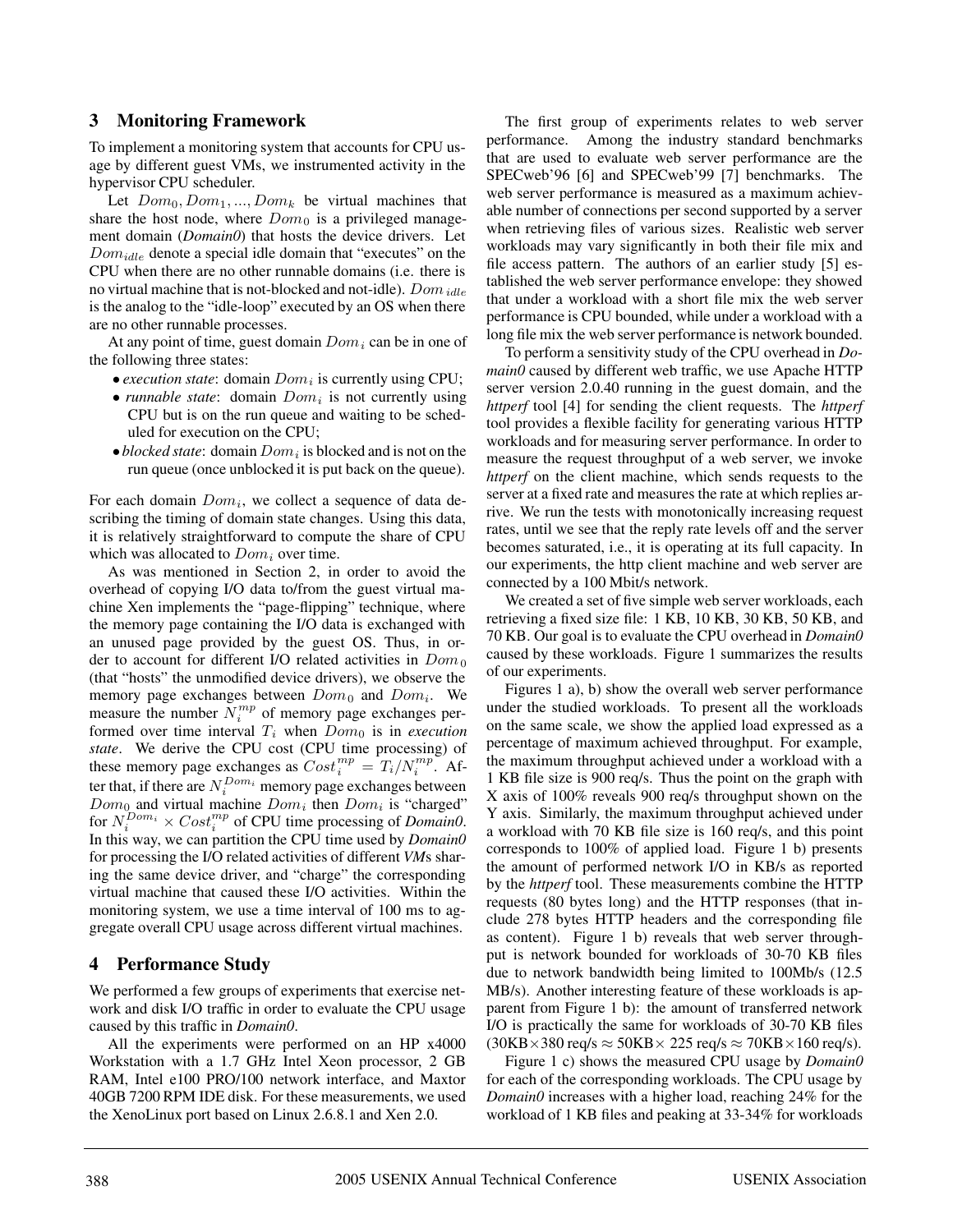

of 30-70 KB files. Measurements presented in Figure 1 c) answer one of our questions about the amount of CPU usage in *Domain0* that is caused by device driver processing for web server related workloads. The measured CPU usage presents a significant overhead, and thus should be charged to the virtual machine causing this overhead.

Our monitoring tool measures the number of memory page exchanges performed per second over time. Figure 1 d) presents the rates of memory page exchanges between *Domain0* and the corresponding guest domain. At first glance, these numbers look surprising, but under more careful analysis, they all make sense. While the memory pages are 4 KB, a single memory page corresponds to a network packet transfer whether it is a *SYN*, or *SYN-ACK*, or a packet with the HTTP request. Thus network related activities for an HTTP request/response pair for a 1 KB file require at least 5 TCP/IP packets to be transferred between the client and a web server. Thus, processing 1000 requests for a 1 KB file translates to  $\approx$  5000 TCP/IP packets and the corresponding rates of memory page exchanges.

Figure 2 presents the CPU usage by *Domain0* versus the amount of network I/O traffic transferred to/from a web server during the the corresponding workload. Often, the expectations are that the CPU processing overhead can be predicted from the number of transferred bytes. In the case of high volume HTTP traffic requesting small files, the small size transfers are "counter-balanced" by the high number of interrupts corresponding to the processing of the web requests. While the amount of transferred data is relatively small for the 1 KB file workload, it results in high CPU processing overhead in *Domain0* due to the vastly higher number of requests (10-20) times) for the corresponding workload as shown in Fig. 2.



Figure 2: CPU usage by *Domain0* versus the amount of network I/O traffic transferred to/from a web server.

To complete our web server case study, we run Xen with two guest domains configured with equal resource allocations, where each guest domain runs an Apache web server. Using the *httperf* tool, we designed a new experiment where requests that are sent to a web server in *Domain1* retrieve 1 KB files, and the requests sent to a web server in *Domain2* retrieve 70 KB files. In these experiments, we use the same request rates as in a single guest domain case. Our goal is to evaluate the CPU overhead in *Domain0* caused by these workloads, as well as present the parts of this overhead attributed to *Domain1* and *Domain2*.

Figure 3 a) presents throughput achieved for both web servers under the applied workloads. It shows that a web server running in *Domain1* and serving 1 KB file workload is able to achieve 50% of the throughput achieved by a web server running in a single guest domain (see Figure 1 a). Interestingly, a web server running in *Domain2* and serving 70 KB file workload is able to achieve almost 100% of its